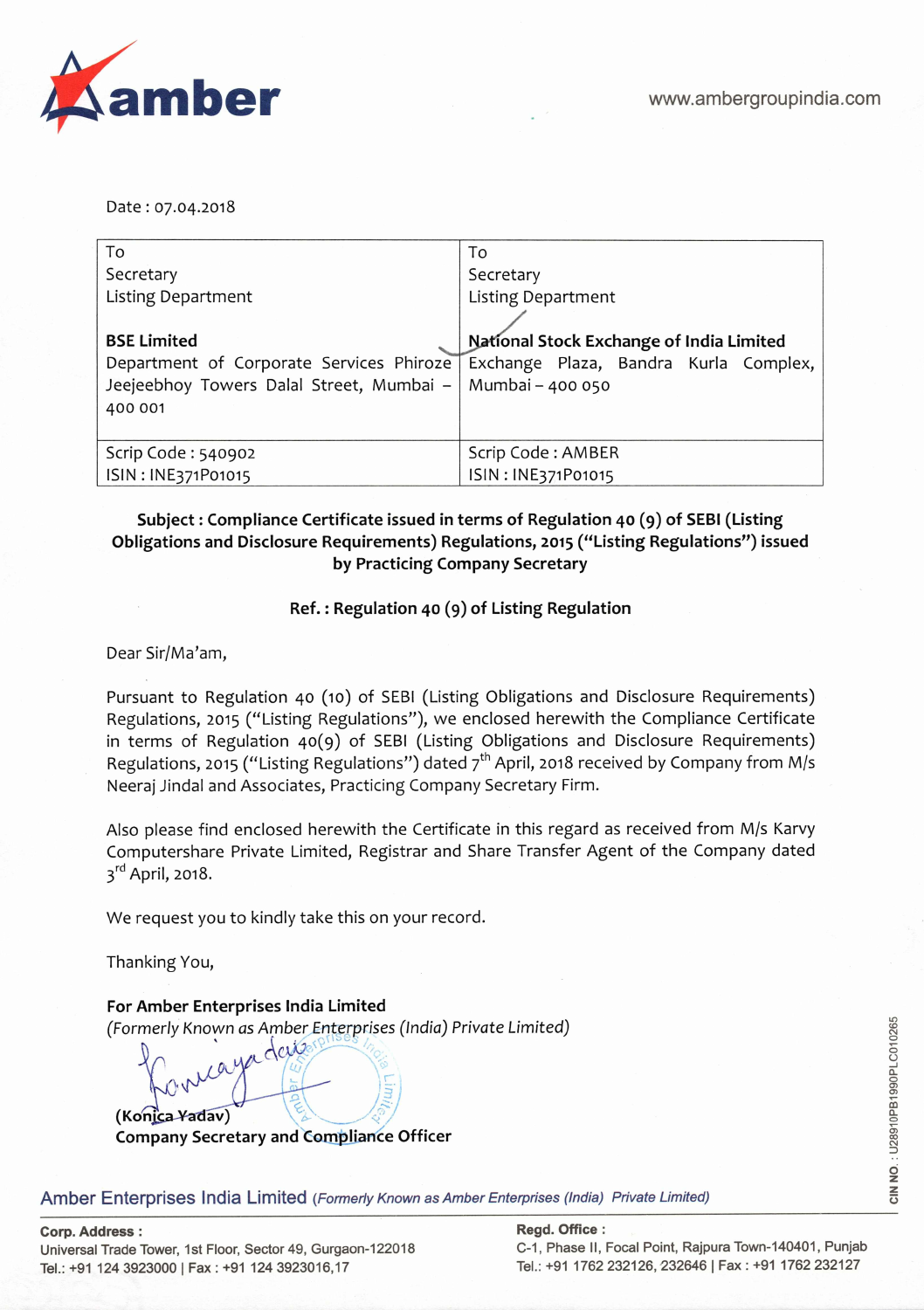# NEERAJ JINDAL & ASSOCIATES.

**COMPANY SECRETARIES** #776, SECOND FLOOR SECTOR  $43 - A$ . CHANDIGARH, 160035. 9855030581, 0172-4024438. E-Mail: neeraj@njassociates.in

> Certificate under Regulation 40(9) of SEBI (Listing Obligations and Disclosure Requirements) Regulations, 2015

#### For the period from 30.01.2018 to 31.03.2018

We have examined all share transfer deeds, Memorandum of Transfers, Registers, files and other Documents relating to M/s AMBER ENTERPRISES INDIA LIMITED, maintained by M/s Karvy Computershare Private Limited, pertaining to transfer of the equity shares of the company for the purpose of issuing a certificate as per the Regulation 40(9) of SEBI (Listing Obligations And Disclosure Requirements) Regulations, 2015 and we hereby certify that during the period from 30.01.2018 to 31.03.2018, the Company has issued all certificates within the period stipulated in the SEBI (Listing Obligations And Disclosure Requirements) Regulations, 2015 from the date of lodgment for transfers, sub division, consolidation, renewal or exchange of certificates, etc.

Date: 07.04.2018 Place: Chandigarh

For Neeraj Jindal & Associates Companies Secretaries

> (Neeraj Jindal) C.P.No 9056

Chandigar

1 of 1(CERTQ4-17-18)